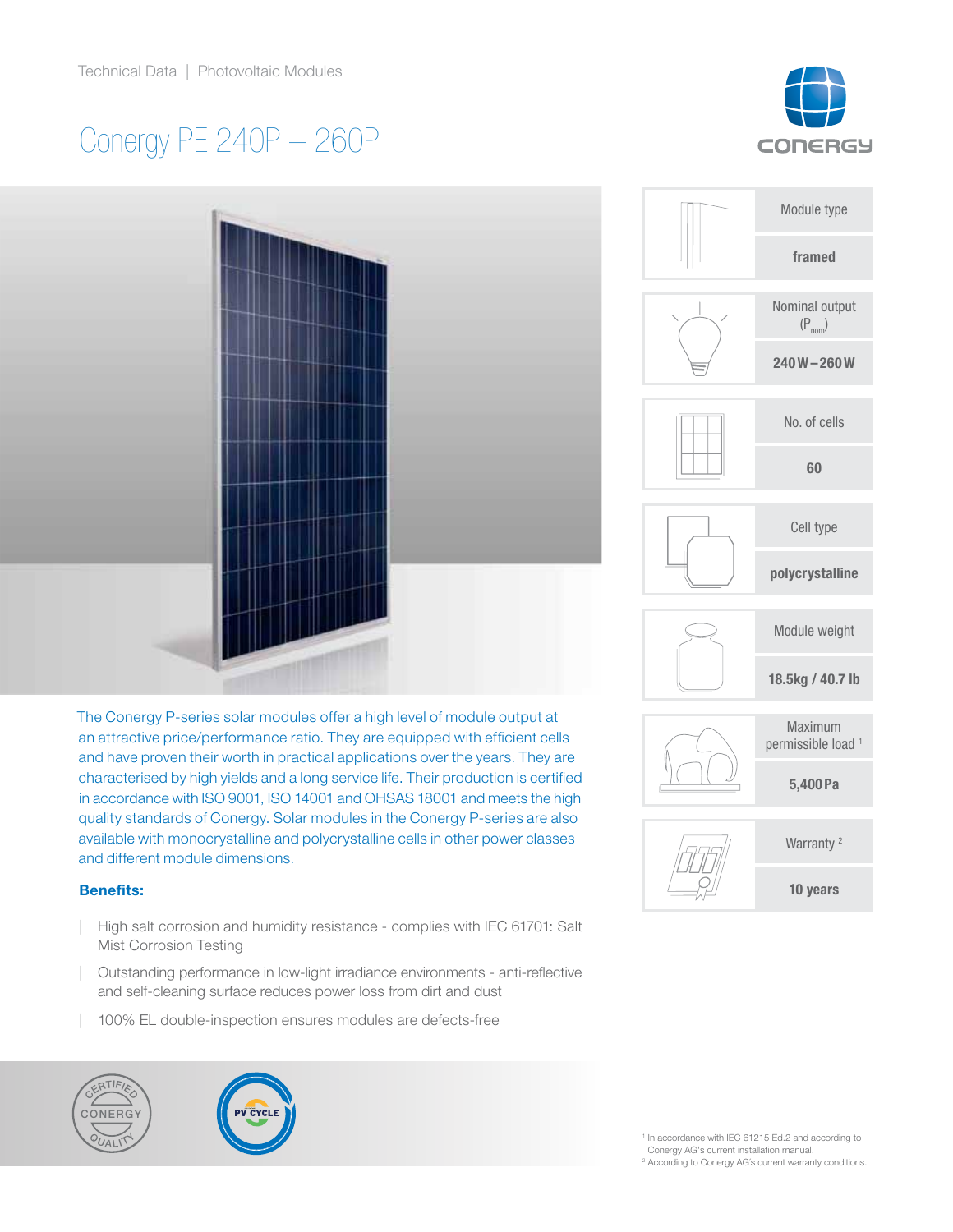# Conergy PE 240P – 260P



#### Mechanical specification

| Module dimensions $(L \times W \times H)$ | 65 x 39 x 1.57 in $(1.650 \times 991 \times 40$ mm)                                                                                                                                |
|-------------------------------------------|------------------------------------------------------------------------------------------------------------------------------------------------------------------------------------|
| <b>Cell dimensions</b>                    | $156 \times 156$ mm                                                                                                                                                                |
| No. of cells                              | 60                                                                                                                                                                                 |
| <b>Cell type</b>                          | Polycrystalline cell; 3-busbar technology                                                                                                                                          |
| NOCT <sup>3</sup>                         | $47^{\circ}$ C $\pm$ 2° C                                                                                                                                                          |
| Maximum permissible load 4                | 5400Pa/113psf - Front side (long side mount)<br>2400Pa/50psf - Front side (short side/corner mount) - Details in Install Manual<br>2400Pa/50psf - Back side - (negative load/wind) |
| <b>Front cover type</b>                   | Tempered solar glass, 3.2 mm thickness                                                                                                                                             |
| <b>Junction box</b>                       | Tongling TL-Box026; Protection class IP67; 90 x 91 x 16mm                                                                                                                          |
| Cable                                     | $2 \times 1,000$ mm length, 4 mm <sup>2</sup> cross-section                                                                                                                        |
| Plug type                                 | Tongling TL-Cable01 (MC4 Compatible)                                                                                                                                               |
| <b>Frame material</b>                     | Anodised aluminium (black frame available)                                                                                                                                         |
| <b>Module weight</b>                      | 40.7 lb (18.5 kg)                                                                                                                                                                  |
| <b>Certification</b>                      | IEC/EN 61215 Ed. 2, IEC/EN 61730, MCS, ISO 9001:2008, ISO<br>14001:2004, OHSAS 18001: 2007, UL1703 (US and Canada)                                                                 |
| Product warranty <sup>5</sup>             | 10 years                                                                                                                                                                           |
| Performance warranty <sup>5</sup>         | Linear performance warranty<br>year 1: $\geq$ 97% of nominal power output<br>year 25: $\geq 80\%$ of nominal power output                                                          |
| Maximum permissible system voltage        | 1000vdc                                                                                                                                                                            |
| Reverse current loadability (IR)          | 15A                                                                                                                                                                                |



3 Nominal operating temperature of the cell at 800W/m² irradiation, 20°C ambient temperature, wind speed of 1m/s 4 In accordance with IEC 61215 Ed.2 and according to Conergy AG's current installation manual.

5 According to Conergy AG's current warranty conditions

### Linear performance warranty for Conergy's P-series modules

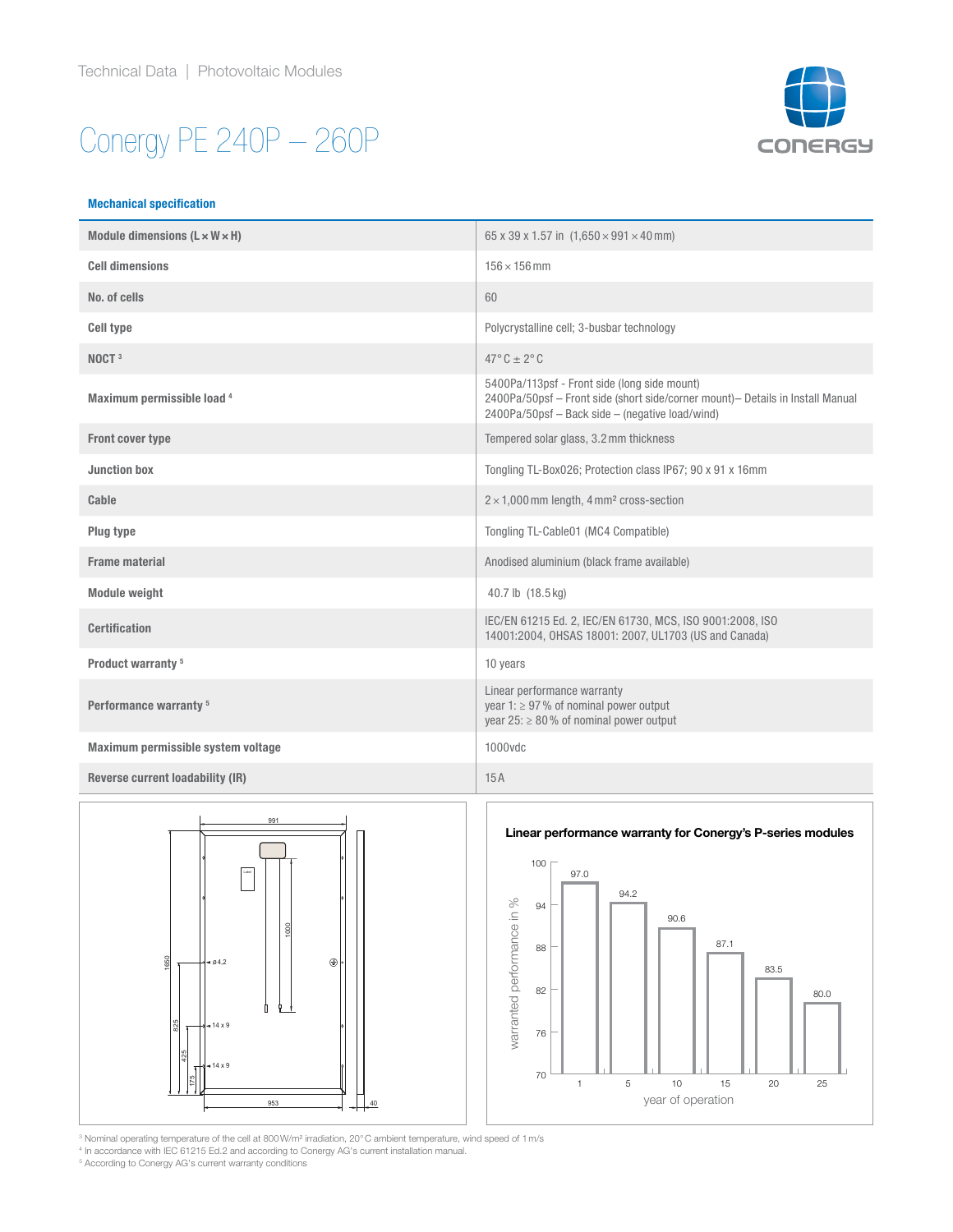# Conergy PE 240P – 260P



#### Electrical ratings under standard test conditions 6

| <b>Conergy PE</b>                                      | <b>240P</b>              | 245P                          | <b>250P</b>                   | 255P                           | <b>260P</b>                          |
|--------------------------------------------------------|--------------------------|-------------------------------|-------------------------------|--------------------------------|--------------------------------------|
| Nominal output $(P_{nom})$                             | $\geq$ 240 W             | $\geq$ 245 W                  | $\geq$ 250W                   | $\geq$ 255 W                   | $\geq$ 260 W                         |
| Power class range                                      | $-0\% / + 3\%$           | $-0\% / +3\%$                 | $-0\% / + 3\%$                | $-0\% / + 3\%$                 | $-0\% / + 3\%$                       |
| Module efficiency $(P_{nom})$                          | 14.68%                   | 14.98%                        | 15.29%                        | 15.59%                         | 15.90%                               |
| Voltage at maximum performance (V <sub>mpp</sub> )     | 29.38V                   | 29.63V                        | 29.98V                        | 30.36V                         | 30.77V                               |
| Current at maximum performance (I <sub>moo</sub> )     | 8.17A                    | 8.27A                         | 8.34A                         | 8.40A                          | 8.45A                                |
| Open Circuit Voltage (V <sub>oc</sub> )                | 37.30V                   | 37.45V                        | 37.54V                        | 37.62V                         | 37.73V                               |
| Short-circuit current (I <sub>ss</sub> )               | 8.65A                    | 8.78A                         | 8.84A                         | 8.88A                          | 8.91A                                |
| Temperature coefficient $(P_{\text{mop}})$             | $-0.45\%$ /°C            | $-0.45\%$ / $^{\circ}$ C      | $-0.45\%$ /°C                 | $-0.45\%$ /°C                  | $-0.45\%$ /°C                        |
| Temperature coefficient $(V_{\odot})$ , absolute       | $-0.123$ V/ $^{\circ}$ C | $-0.124$ V/ $^{\circ}$ C      | $-0.124$ V/ $^{\circ}$ C      | $-0.124$ V/ $^{\circ}$ C       | $-0.125$ V/ $^{\circ}$ C             |
| Temperature coefficient $(V_{oc})$ , in percent        | $-0.33\%$ /°C            | $-0.33\%$ /°C                 | $-0.33\%$ /°C                 | $-0.33\%$ /°C                  | $-0.33\%$ /°C                        |
| Temperature coefficient (I <sub>sc</sub> ), absolute   | $5.36mA$ <sup>o</sup> C  | $5.44 \text{ mA}$ $\degree$ C | $5.48 \text{ mA}$ $\degree$ C | $5.51 \text{ mA}$ $^{\circ}$ C | $5.52 \text{ mA} / \degree \text{C}$ |
| Temperature coefficient (I <sub>co</sub> ), in percent | $0.062\%$ / ° C          | $0.062\%$ / ° C               | $0.062\%$ / ° C               | $0.062\%$ / $^{\circ}$ C       | $0.062\%$ /°C                        |

## Electrical rating at 800W/m², NOCT and AM 1.5 7

| <b>Conergy PE</b>                       | <b>240P</b> | 245P    | <b>250P</b> | 255P    | <b>260P</b> |
|-----------------------------------------|-------------|---------|-------------|---------|-------------|
| Power $(P_{mpp})$                       | 177.21 W    | 180.94W | 184.66W     | 188.39W | 192.12W     |
| Open Circuit Voltage (V <sub>oc</sub> ) | 34.09V      | 34.23V  | 34.32V      | 34.39V  | 34.49V      |
| Short-circuit current $(I_{\infty})$    | 7.01A       | 7.12A   | 7.17A       | 7.20A   | 7.23A       |
| Voltage $(V_{\text{mop}})$              | 26.75V      | 26.98V  | 27.30V      | 27.66V  | 28.04V      |
| Current $(I_{\text{mop}})$              | 6.63A       | 6.71A   | 6.76A       | 6.81A   | 6.85A       |